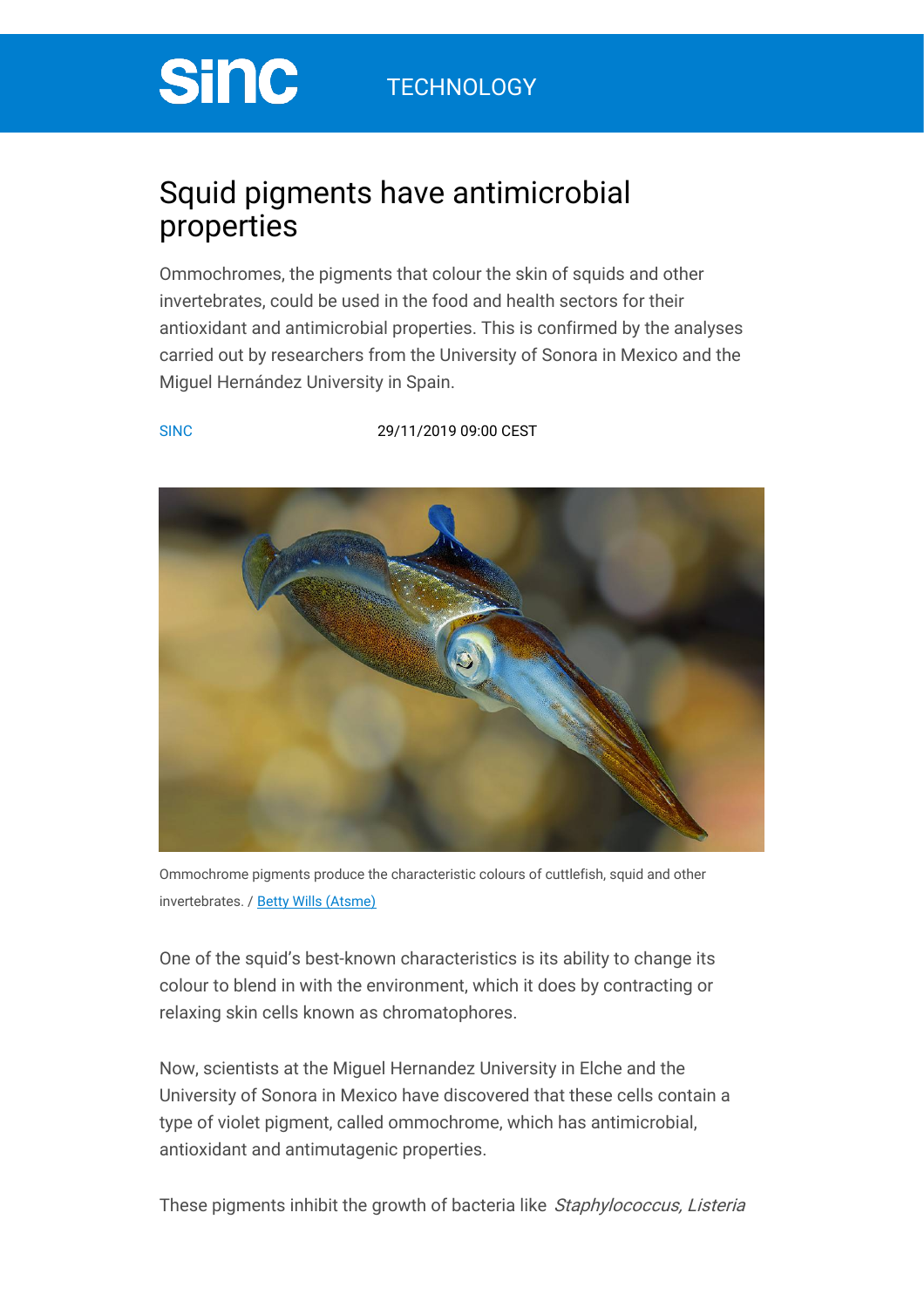### **TECHNOLOGY**

# **Sinc**

#### and Salmonella, and fungi like Candida

"When we add extracts of these squid pigments to bacterial cultures like Listeria monocytogenes, Salmonella enterica, Staphylococcus aureus or Haemophilus influenzae, or to fungi like Candida albicans, the growth of microorganisms is inhibited," says Jesús Enrique Chan, a researcher at the two universities and co-author of the study.

"Moreover," he adds, "ommochromes act as antioxidants, binding or 'sequestering' metals and eliminating such radicals as an active oxygen called singlet and superoxide anions. We've identified the best temperature, time and proportion conditions with solvents so as to obtain its greater antioxidant and antimicrobial activity, as well as its antimutagenic capacity against agents such as aflatoxin B1 (a mutagenic mycotoxin)."

The study, published in the Journal of Microbiology, Biotechnology and Food Sciences, concludes that cephalopod ommochromes are the components responsible for all these beneficial properties and highlights: "They are pigments with a promising therapeutic value, which could be applied in future in both the food and health sectors."

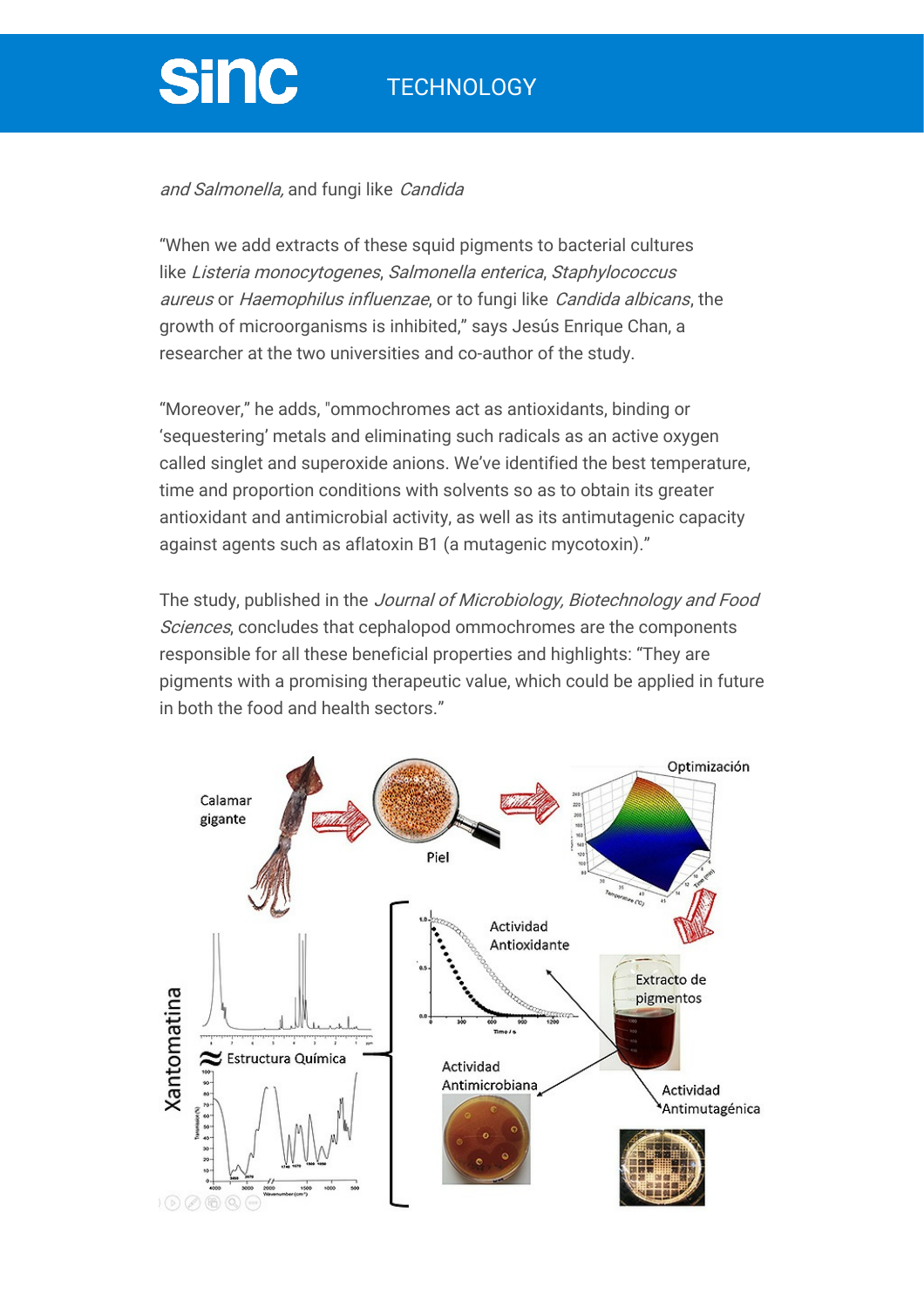### **TECHNOLOGY**

# **Sinc**

Diagram with the stages of the study. The main ommochrome identified in squid skin is xanthommatin / Chan-Higuera et al.

In order to carry out their research, the authors have used samples of the giant squid (*Dosidicus gigas*), a species that is caught on the Pacific coast of America and which is mainly used for its mantle and tentacles. The rest, including its skin, is regarded as fishing waste and dumped into the sea.

"This generates pollution problems in the coasts," says Chan, "so research like this, in which we inform about how these wastes could be used, helps to revalue them and minimise their dumping into the environment."

The main ommochrome identified by scientists is xanthommatin, a pigment found in other common squid (*Loligo vulgaris, Doryteuthis* pealeii...), cuttlefish (Seppia officinalis) octopus (Octopus vulgaris) and other invertebrate species, from which this beneficial compound could also be extracted.



For their study, the researchers have used the giant squid (Dosidicus gigas), a species that is caught on the Pacific coast of America and which is mainly used for its mantle and tentacles. / Josafat Marina Ezquerra-Brauer.

### **References:**

Jesús Enrique Chan-Higuera, Angel Antonio Carbonell-Barrachina, José Luis Cárdenas-López, Miroslava Kačániová, Armando Burgos-Hernández, Josafat Marina Ezquerra-Brauer. "Jumbo squid [\(Dosidicus](https://www.jmbfs.org/issue/october-november-2019-vol-9-no-2/jmbfs_acbxx_chan-higuera/?issue_id=6115&article_id=28) gigas) skin pigments: chemical analysis and evaluation of antimicrobial and antimutagenic potential". Journal of Microbiology, Biotechnology and Food Sciences : 9 (2)